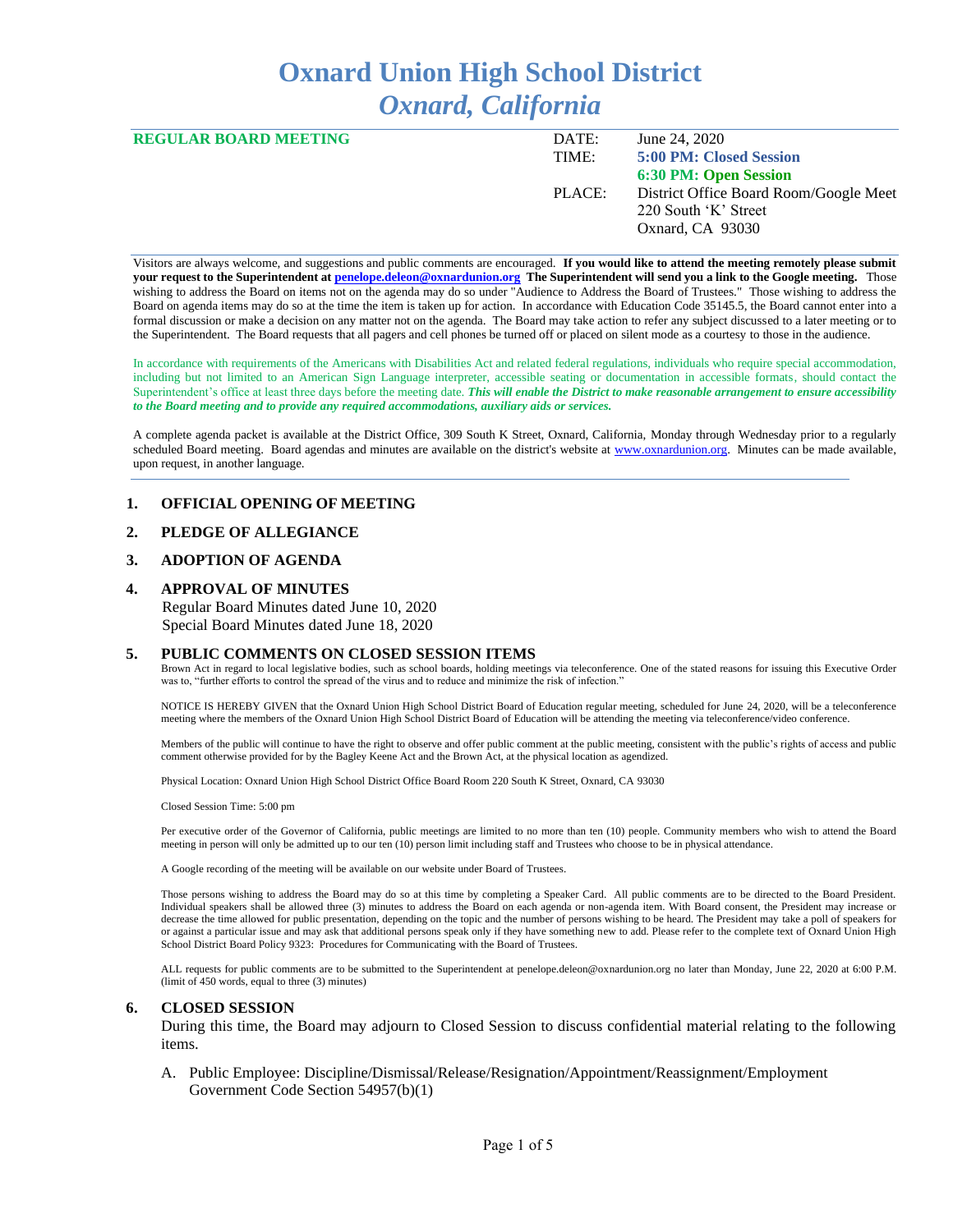- B. Conference with Labor Negotiator Pursuant to Government Code Section 54957.6
	- ➢ Agency Negotiator: Karen M. Sher, Board President
		- Unrepresented Employee Interim Superintendent
		- **Contract**
- C. Conference with Labor Negotiator(s): Government Code Section 54957.6
	- ➢ Agency Negotiator: Assistant Superintendent-Human Resources
		- Employee Organization: Oxnard Federation of Teachers and School Employees (OFTSE) - Classified Bargaining Unit
		- Employee Organization: California School Employee Association (CSEA)
			- Campus Supervisor Bargaining Unit
- D. Student Personnel: [Education Code §35146, 48912, 48919]
- E. Consideration of Confidential Student Issues Other Than Expulsion and Suspension, Pursuant to Education Code §35146
- F. Conference with Legal Counsel Anticipated Litigation, Pursuant to Government Code § 54956.9 (d) a. Number of cases: Three
- G. Conference with Real Property Negotiator (Govt. Code § 54956.8) PROPERTY: Multiple District-owned parcels, including: (1) District Office Campus, 220, 309, and 315 South K Street, Oxnard, CA, APNs 202-0-010-630 & -740; (2) Hueneme Road Adult School, 527 W Hueneme Road, Oxnard, CA, APN 222-0-082-625; (3) 280 and 300 Skyway Drive, Camarillo, CA, APN 230-0-130-105; and (4) 15 Stearman Street, Camarillo, CA, APN 230-0-130-115 AGENCY NEGOTIATOR: Jeff Weinstein, Assistant Superintendent Business Services and Dr. Joel Kirschenstein, Consultant Sage Realty Group Inc. NEGOTIATING PARTIES: To be determined UNDER NEGOTIATION: Price and terms of payment

#### **7. RECONVENE IN PUBLIC: REPORT ON CLOSED SESSION ACTION**

#### **8. PUBLIC COMMENTS TO ADDRESS THE BOARD OF TRUSTEES**

On March 12, 2020, Governor Newsom issued Executive Order N-25-20 in regard to the COVID-19 virus, which included provisions relating to the Brown Act in regard to local legislative bodies, such as school boards, holding meetings via teleconference. One of the stated reasons for issuing this Executive Order was to, "further efforts to control the spread of the virus and to reduce and minimize the risk of infection."

NOTICE IS HEREBY GIVEN that the Oxnard Union High School District Board of Education regular meeting, scheduled for June 24, 2020, will be a teleconference meeting where the members of the Oxnard Union High School District Board of Education will be attending the meeting via teleconference/video conference.

Members of the public will continue to have the right to observe and offer public comment at the public meeting, consistent with the public's rights of access and public comment otherwise provided for by the Bagley Keene Act and the Brown Act, at the physical location as agendized.

Physical Location: Oxnard Union High School District Office Board Room 220 South K Street, Oxnard, CA 93030

Open Session Time: 6:30 pm

Per executive order of the Governor of California, public meetings are limited to no more than ten (10) people. Community members who wish to attend the Board meeting in person will only be admitted up to our ten (10) person limit including staff and Trustees who choose to be in physical attendance.

A Google recording of the meeting will be available on our website under Board of Trustees.

Those persons wishing to address the Board may do so at this time by completing a Speaker Card. All public comments are to be directed to the Board President. Individual speakers shall be allowed three (3) minutes to address the Board on each agenda or non-agenda item. With Board consent, the President may increase or decrease the time allowed for public presentation, depending on the topic and the number of persons wishing to be heard. The President may take a poll of speakers for or against a particular issue and may ask that additional persons speak only if they have something new to add. Please refer to the complete text of Oxnard Union High School District Board Policy 9323: Procedures for Communicating with the Board of Trustees.

ALL requests for public comments are to be submitted to the Superintendent at penelope.deleon@oxnardunion.org no later than Monday, June 22, 2020 at 6:00 P.M. (limit of 450 words, equal to three (3) minutes)*.*

#### **9. SUPERINTENDENT'S REPORT**

# **10. CONSENT CALENDAR**

#### **Business Services**

**A.** Consideration of Approval of Purchase Orders, June 3-16, 2020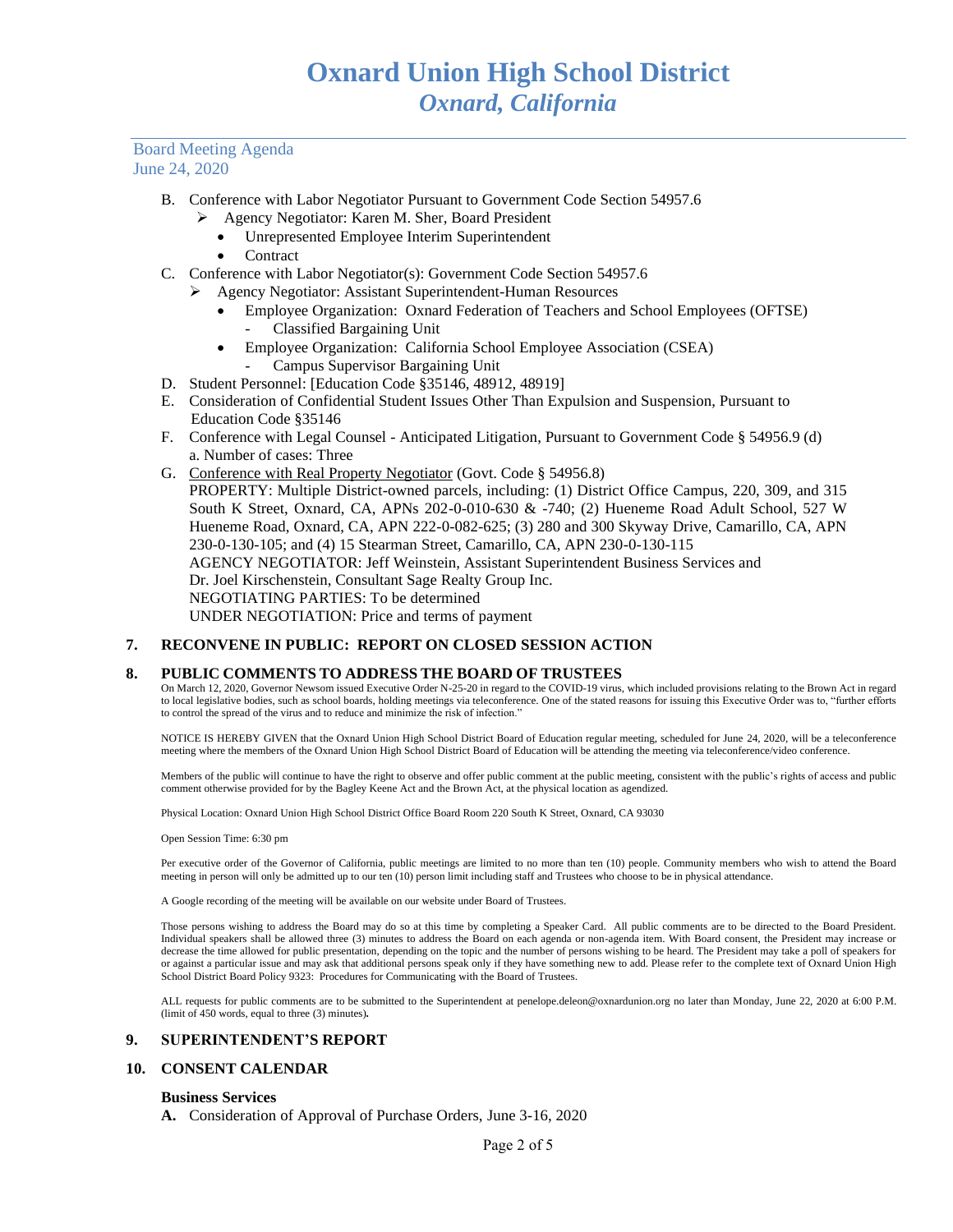- **B.** Consideration of Approval of Donations, March 3-June 15, 2020
- **C.** Consideration of Approval of Authorization of Signatures
- **D.** Consideration of Approval of the Disposal of Surplus Asset Items, April 29, 2020 June 23, 2020
- **E.** Consideration of Approval of Contract Award for Bid #622 to AP Construction Group Inc. DBA Air Plus as the General Contractor for the HVAC Modernization projects including RCHS
- **F.** Consideration of Approval of Contract Award to Sports Facilities Group to Retrofit the OHS Gymnasium Basketball Backboards and Provide In-Floor Sleeves for Volleyball
- **G.** Consideration of Approval of Contract Award to Jordan Electric for Electrical Service to Leased Relocatable Classrooms at OHS
- **H.** Consideration of Approval of Award HHS Change Order #2 to Ohno Construction to Add Communications Conduits Under the New Stadium Playfield
- **I.** Consideration of Approval of Contract Award to Kiwitt's General Building Contractor to Revise the Robotics Classroom Wall Systems at the HHS Industrial Arts Building
- **J.** Consideration of Approval of Contract Award to PLAE Flooring to Provide the New RMHS Dance Room Floor
- **K.** Consideration of Approval of Contract Award to Fedvel Construction for ACHS Wrestling Room and RMHS Dance Room Ceilings Replacement with Tectum Ceiling Panels
- **L.** Consideration of Approval of Contract Change Order #4 to Waisman Construction to Complete the Utility Connections for Four Additional Leased Relocatable at CIHS
- **M.** Consideration of Approval of Contract Award to DC Architects for Design Services to Install New Relocatable Classroom Buildings and Restrooms at CIHS Extension
- **N.** Consideration of Approval of Contract Award Addendum to Twining Inspection for Special Inspection and Testing for ACHS, HHS and PHS Stadium Playfield Retrofit Projects
- **O.** Consideration of Approval of Contract Award Addendum to Mark Hawkins Inspection for DSA Project Inspector Services for Lobby Security Improvements for ACHS, CIHS, HHS, OHS, PHS, RCHS & RMHS
- **P.** Consideration of Approval of Contract Change Order #1 to Waisman Construction for Replacing Restroom Drywall and Relocating Spigot at Solar Drive
- **Q.** Consideration of Approval of Contract Award to Water Resource Engineering Associates (WREA) to Design for the Modernize of the RMHS Site Fire Water Supply and Distribution
- **R.** Consideration of Approval of Contract Award to Schneider Electric for Solar Drive HVAC Energy Management System Modernization (Phase 1)
- **S.** Consideration of Approval of Contract Award to Sports Facilities Group for RMHS Marquee Replacement
- **T.** Consideration of Approval of Contract Change Order #1 to MVC Enterprises to Reroute the Domestic Water Main Outside of the Mass Excavation for the New HHS Relocatable Classroom Installations
- **U.** Consideration of Approval of Contract Award to Drapery Affair for Classroom Buildings 13-20 Flooring Replacements at FHS
- **V.** Consideration of Approval of Contract Award to C Below Surface Imaging for Utility Locating Services to Support the Measure A HVAC Modernizations at ACHS and RCHS
- **W.** Consideration of Approval of Contract Award to All About Glass for Energy Efficient Replacement Windows for ACHS Wrestling Activity Building
- **X.** Consideration of Approval of Contract Award to Twining, Inc. for Special Inspection and Testing for CIHS, OHS & RMHS Stadium Playfield Retrofit Projects
- **Y.** Consideration of Approval of Contract Change Order #5 to ReGreen Corporation for Additional Proposition 39 Energy Efficiency Lighting Work at ACHS, OHS, PHS & RMHS
- **Z.** Consideration of Approval of ACHS Change Order #3 to Ohno Construction to Replace the Parking Lot on the East Side of the Football Stadium
- **AA.** Consideration of Approval of PHS Change Order #4 to Ohno Construction for New Electrical Panel and Distribution for Stadium Scoreboard
- **BB.** Consideration of Approval of Contract Award to Green Globe HVAC to Replace HVAC Units at HHS Relocatable Classrooms P1, 75, P7, P8, ROTC, 73 & 74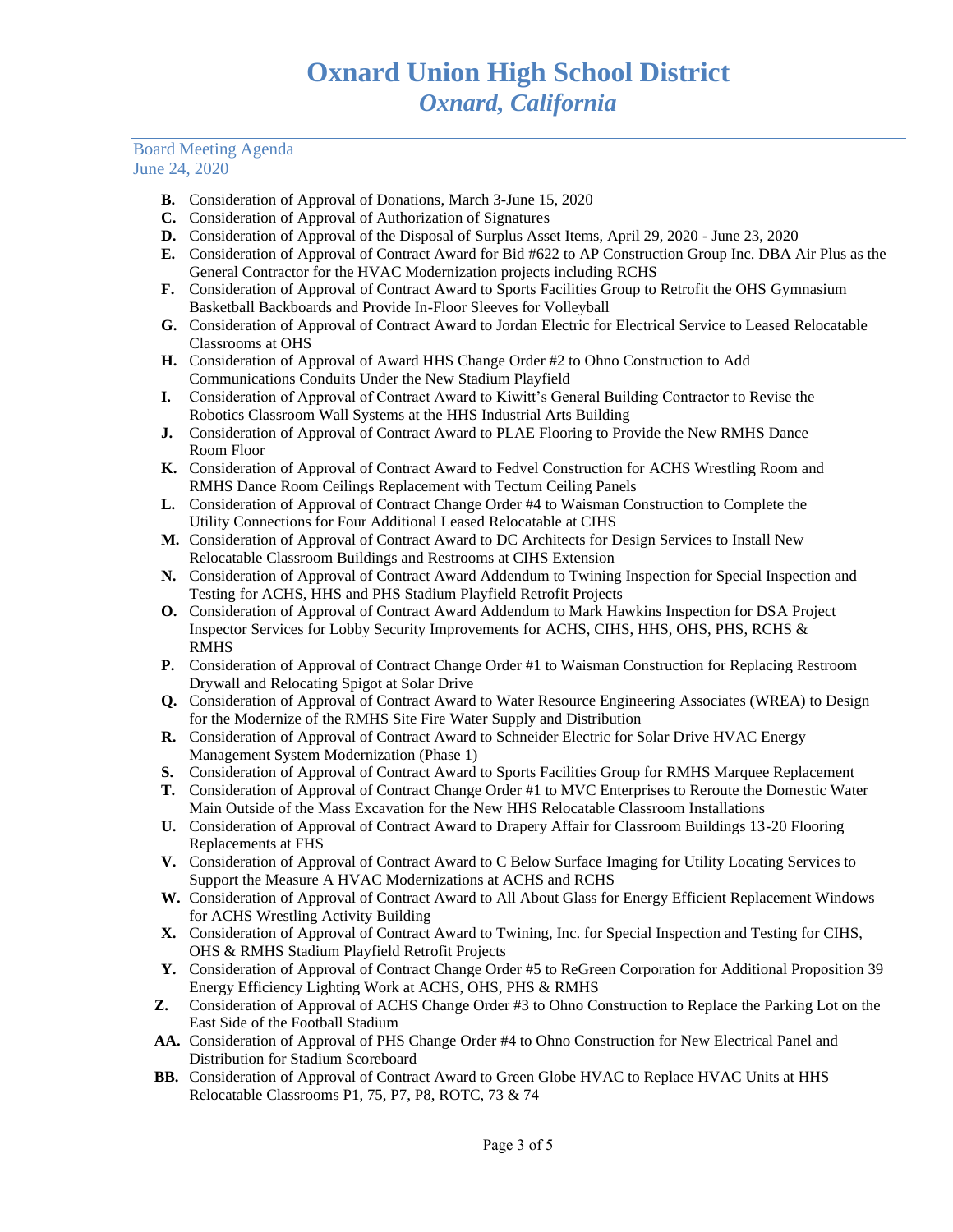- **CC.** Consideration of Approval of Contract Award to Mark Hawkins for the HVAC Modernization project including RCHS
- **DD.** Consideration of Approval of Contract Award to Pacificom for Technology Data Communications to Additional Relocatable Classroom Buildings at ACHS, CIHS & PHS
- **EE.** Consideration of Approval of Division of the State Architect Plan Check Fees for ACHS, CIHS, HHS & RMHS HVAC Modernization Projects
- **FF.** Consideration of Approval of Contract Award to Twining Inc. for Bid #621 for the Required Department of State Architects (DSA) Special Inspection and Material Testing Services for the New DSHS
- **GG.** Consideration of Approval of Contract Award to Vernier Construction Services for Bid #620 for the Required Department of State Architects (DSA) Inspection Services for the New DSHS

# **Educational Services**

- **HH.** Consideration of Approval of Renewal of District Technology Subscriptions for the 2020-2021 School Year
- **II.** Consideration of Approval of Renewal Memorandum of Understanding between Oxnard Union High School District (OUHSD) and the Southwest Regional Council of Carpenters (SWRCC)
- **JJ.** Consideration of Renewal Application of CTE Agricultural Incentive Grant for the 2020-2021 School Year
- **KK.** Consideration of Approval of a Memorandum of Understanding between Oxnard Union High School District (OUHSD) and Ventura Unified School District (VUSD) for the K12 Strong Workforce Program Grant
- **LL.** Consideration of Approval of a Memorandum of Understanding between Oxnard Union High School District (OUHSD) and Santa Barbara City College (SBCC) as the Fiscal Agent for Oxnard College in the K12 Strong Workforce Program Grant
- **MM.**Consideration of Approval of Renewal Memorandum of Understanding between Oxnard Union High School District (OUHSD) and the Ventura County Office of Education (VCOE) for ROP Classes
- **NN.** Consideration of Approval of Renewal Memorandum of Understanding (MOU) between the Ventura Unified School District as the Local Education Agency for the Ventura County Indian Education Consortium (Provider) and the Oxnard Union High School District (Partner District)

# **Human Resources**

- **OO.** Consideration of Approval of Personnel Items
- **PP.** Consideration of Approval of Student Teaching Contract Between California Lutheran University and Oxnard Union High School District

# **Board Policies**

**QQ.** Consideration of Adoption of New/Revised Board Policy/ Administrative Regulation 6172.1/6185: *Concurrent Enrollment in College Coursework* [Second Reading]

# **11. ACTION ITEMS**

# **Business Services**

- **A.** Consideration of Adoption of Resolution #20-31 Authorizing the Issuance and Sale of General Obligation Bonds, Election of 2018, Series B, in the Principal Amount of Not to Exceed \$120,000,000 and Approving Documents and Official Actions Relating Thereto
- **B.** Consideration of Approval of the Memorandum of Understanding between the Oxnard Union High School District and the Oxnard Federation of Teachers and School Employees (OFTSE) Regarding Leaves for the 2020/21 and 2021/22 School Years and Applies to all OFTSE Bargaining Units
- **C.** Consideration of Approval of the Revised Adopted Budget, Fiscal Year 2020-21
- **D.** Consideration of Adoption of Resolution No. 20-32 Resolution Eliminating Positions and Ordering Layoffs in the Classified Service Due to Lack of Funds and/or Lack of Work (Obsolete Positions)

# **Educational Services**

- **E.** Consideration of Approval of LCAP COVID-19 Addendum
- **F.** Consideration of Approval of a Memorandum of Understanding between Oxnard Union High School District and the Oxnard Boys and Girls Club for Employee Child Care for the 2020-2021 School Year